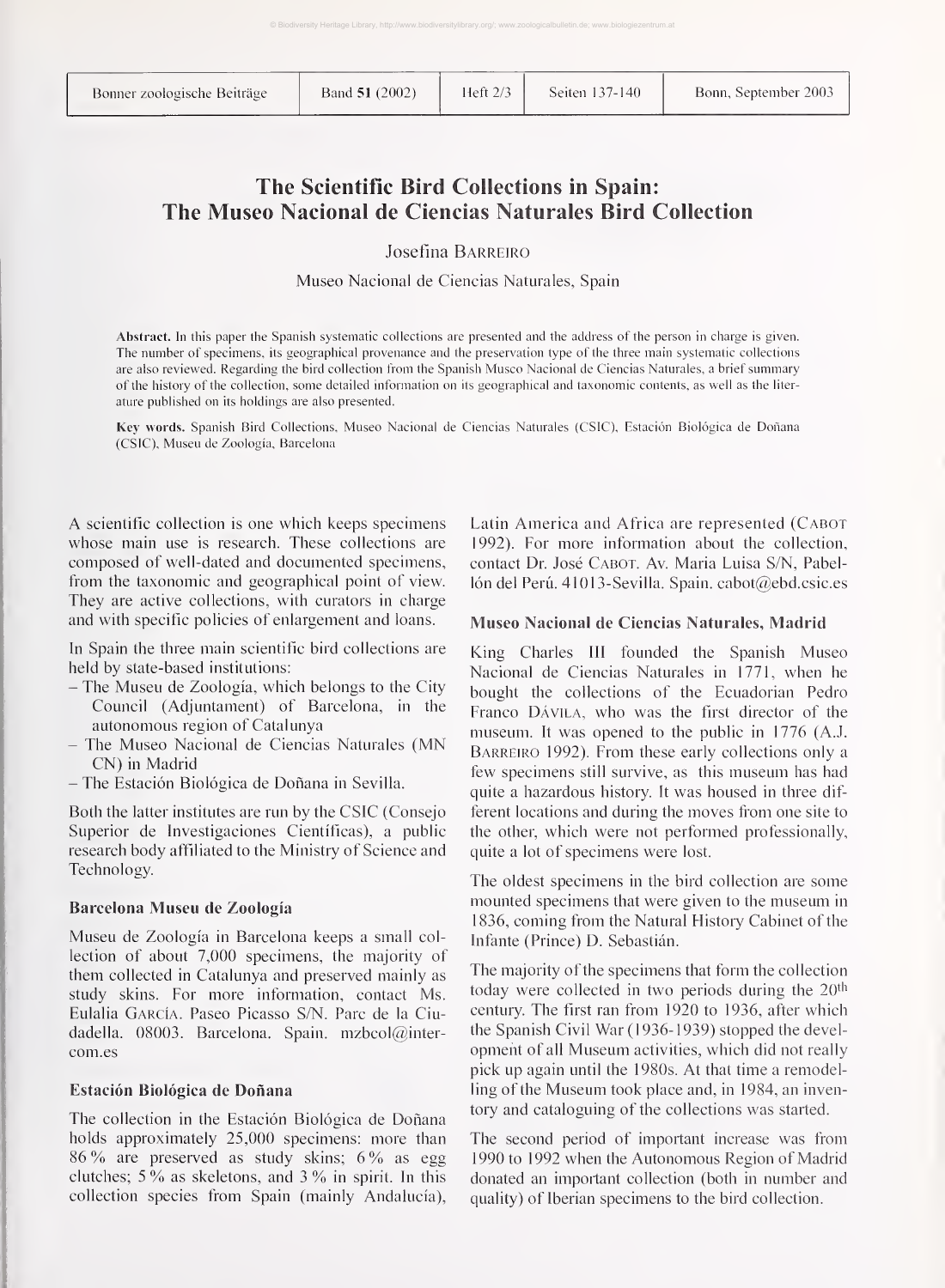© Biodiversity Heritage Library, http://www.biodiversitylibrary.org/; www.zoologicalbulletin.de; www.biologiezentrum.at



Fig. 1: Composition of the MNCN Bird Collection speci mens in percentages.

The inventory of the holdings of the avian collection is now complete and computerized. It holds almost 28,000 specimens preserved, as shown in Fig. 1. The specimens were collected mainly in Spain and in the areas which were once Spanish territories: Latin America, The Philippines, Equatorial Guinea, part of Morocco and the Oriental Sahara, as is shown in Fig. 2.

The systematic composition of the collection can be seen in table 1, where the number of families and specimens in each taxonomic order are shown.

There are 12,603 specimens collected in Spain belonging to 65 families and 339 species. All the Spanish Autonomous Regions are represented (Table 2).

More information about the composition of the MNCN bird collection can be found in J. Barreiro 1987.

In this collection there are only five type specimens: The holotype of an Icterid Icterus xantolaemus GIL, 1918 b, whose validity is questioned by SIBLEY  $\&$ 

|                                          |  |  |  |  | Table 1: Number of families and specimens in each taxo- |  |  |
|------------------------------------------|--|--|--|--|---------------------------------------------------------|--|--|
| nomic order in the MNCN bird collection. |  |  |  |  |                                                         |  |  |

| Order             | <b>Families</b> | no. of Specimens |  |  |
|-------------------|-----------------|------------------|--|--|
| Anseriformes      | $\overline{2}$  | 968              |  |  |
| Apodiformes       | $\overline{3}$  | 1960             |  |  |
| Apterigiformes    | 1               | 1                |  |  |
| Caprimulgiformes  | $\overline{2}$  | 187              |  |  |
| Casuariformes     | $\overline{2}$  | 9                |  |  |
| Charadriiformes   | 13              | 1715             |  |  |
| Ciconiiformes     | 5               | 626              |  |  |
| Coliiformes       | $\mathbf{1}$    | 11               |  |  |
| Columbiformes     | $\overline{2}$  | 549              |  |  |
| Coraciformes      | 10              | 847              |  |  |
| Cuculiformes      | $\overline{3}$  | 338              |  |  |
| Falconiformes     | 5               | 2343             |  |  |
| Galliformes       | 5               | 567              |  |  |
| Gaviiformes       | $\mathbf{1}$    | 12               |  |  |
| Gruiformes        | 10              | 673              |  |  |
| Passeriformes     | 67              | 12589            |  |  |
| Pelecaniformes    | 6               | 154              |  |  |
| Piciformes        | 6               | 1019             |  |  |
| Podicipediformes  | 1               | 209              |  |  |
| Procellariiformes | 3               | 96               |  |  |
| Psittaciformes    | 3               | 297              |  |  |
| Sphenisciformes   | $\mathbf{1}$    | 14               |  |  |
| Strigiformes      | $\overline{2}$  | 1023             |  |  |
| Strutioniformes   | 1               | 20               |  |  |
| Tinamiformes      | 1               | 36               |  |  |
| Trogoniformes     | 1               | 58               |  |  |



Fig. 2: Number of Countries and Specimens in Each Continent Represented in the MNCN Bird Collection.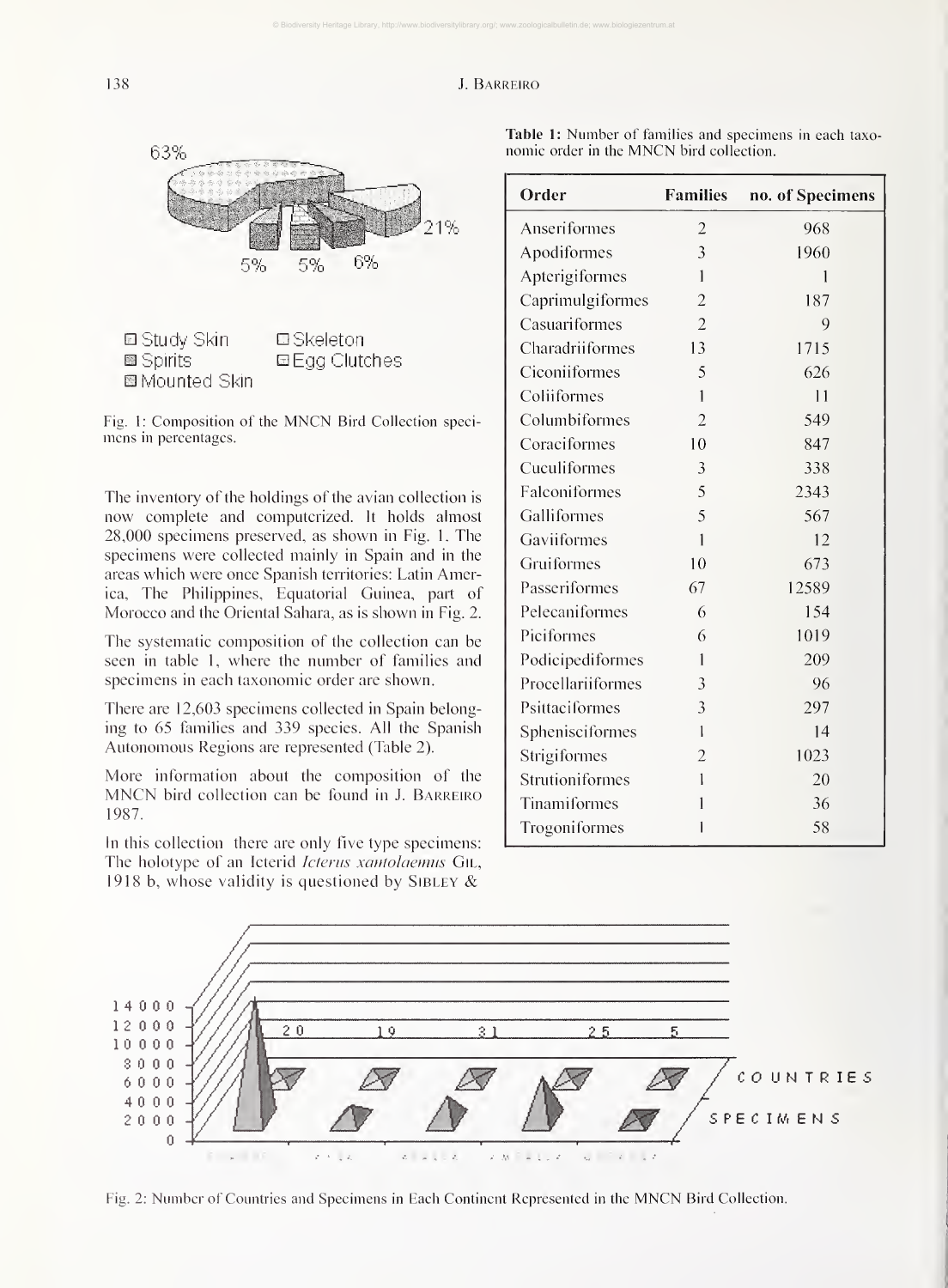© Biodiversity Heritage Library, http://www.biodiversitylibrary.org/; www.zoologicalbulletin.de; www.biologiezentrum.at

| Autonomous<br>region | no. of<br>specimens | Autonomous<br>region | no. of<br>specimens | Autonomous<br>region   | no. of<br>specimens |
|----------------------|---------------------|----------------------|---------------------|------------------------|---------------------|
| Andalucía            | 751                 | Ceuta                | 5                   | Melilla                | 80                  |
| Aragón               | 342                 | Comunidad Valenciana | 409                 | Navarra                | 75                  |
| Canarias             | 73                  | Extremadura          | 867                 | País Vasco             | 102                 |
| Cantabria            | 188.                | Galicia              | 459                 | Principado de Asturias | 278                 |
| Castilla la Mancha   | 2891                | Islas Baleares       | 96                  | Región de Murcia       | 79                  |
| Castilla León        | 2038                | La Rioja             | 144                 | unknown                | 499                 |
| Cataluña             | 206                 | Madrid               | 2675                |                        |                     |

Table 2: Number of specimens of each of the Spanish Autonomous Regions present in the MNCN bird collection.

Monroe (1990) and Barreiro & Pérez del Val (2000). The holotype of a Ralliforme subspecies, Gallinula chloropus lozanoi GIL, 1918 a, and also the holotypes of the subspecies Uria aalge ibericus BER-Nis, 1948, Galerida theklae berengueri Cabrera, 1922 and *Galerida theklae aguirrei* CABRERA, 1922 (Hernández Carrasquilla 1998).

Until <sup>1998</sup> (Barreiro & Pérez del Val 1998) there was no published catalogue of this collection, only one manuscript dated <sup>1</sup> 846 and written by the director of the Museum at the time, Dr. M.P. GRAELLS.

Furthermore, only LOZANO (1911) and GIL LLETGET (1935, 1941, 1943) have published papers on a small quantity of specimens of this collection. However, thanks to the Agencia Española de Cooperación Inter nacional (AECI), which has provided the necessary funds, two new inventories were published in 2001: one on the museum holdings of specimens collected in Equatorial Guinea (Pérez DEL VAL 2001) and another on Asian specimens (Alonso et al. 2002).

#### Collection facilities

Microsoft Access is the software being used to computerize the data and the management system of the collection. More information about this system can found in Barreiro et al. 1994.

The arrangement of the collection in the stores fol lows a systematic order in the case of orders and families, genus and species being stored in alphabetical order. The HOWARD & MOORE (1991) Checklist of Birds of the World is used for the arrangement and nomenclature of the specimens.

The Spanish MNCN and the Real Jardín Botánico collections has been recognized by the European Commission as a Major Research Infrastructure during the years 2002-2004. This provides a great opportunity for European scientists who would like to visit our collections because the European Commission can finance their travel, accommodation and subsistence costs as well as laboratory fees. More information is available at www.museociencias.com or e mail: BIODIBERIA@mncn.csic.es.

### University Collections

In general, the Spanish Universities have only small collections, used for teaching, which contain few specimens of each species and are not very useful for systematic research. However, an important collection of bird skeletons is held at the Universidad Autónoma of Madrid (for more information contact Dr. A. MORALES, arturo.morales@uam.es).

There are other smaller collections in a few local museums. Among them is that in the Museo de Ciencias de Vitoria, Alava in the Basque Country which may be of interest (contact D. G. BELAMENDÍA  $gbela@gm.es for further information).$ 

#### ACKNOWLEDGEMENTS

<sup>I</sup> would like to thank M" Soledad Alonso for helping me in the design of the figures; M. Barreiro for the English revi sion of the text and Dr. R. van den Elzen and Prof. Schuchmann for the scientific revision of this paper.

## LITERATURE

- Alonso Domíngez, M. S., García Sánchez, P. A., Pérez del Val, J. & Barreiro, J. (2002): Colección de Aves, pp. 173-287 in: Catálogo de las Colecciones Asiáticas del Museo Nacional de Ciencias Naturales. Manuales Técnicos de Museología Vol. 13. Museo Nacional de Ciencias Naturales. CSIC. Madrid.
- Barreiro, A. J. (1992): El Museo Nacional de Ciencias Naturales (1771-1935) Ediciones Doce Calles. Aranjuez.
- Barreiro, J. (1997). Las Colecciones de Aves y Mamíferos del Museo Nacional de Ciencias Naturales. Graellsia 53: 101-106.
- Barreiro. J., González Fernández, J. E. & Rey-Fraile, I. (1994): Las colecciones de vertebrados: uso y gestión pp. 21-80 in : Manual de catalogación y gestión de las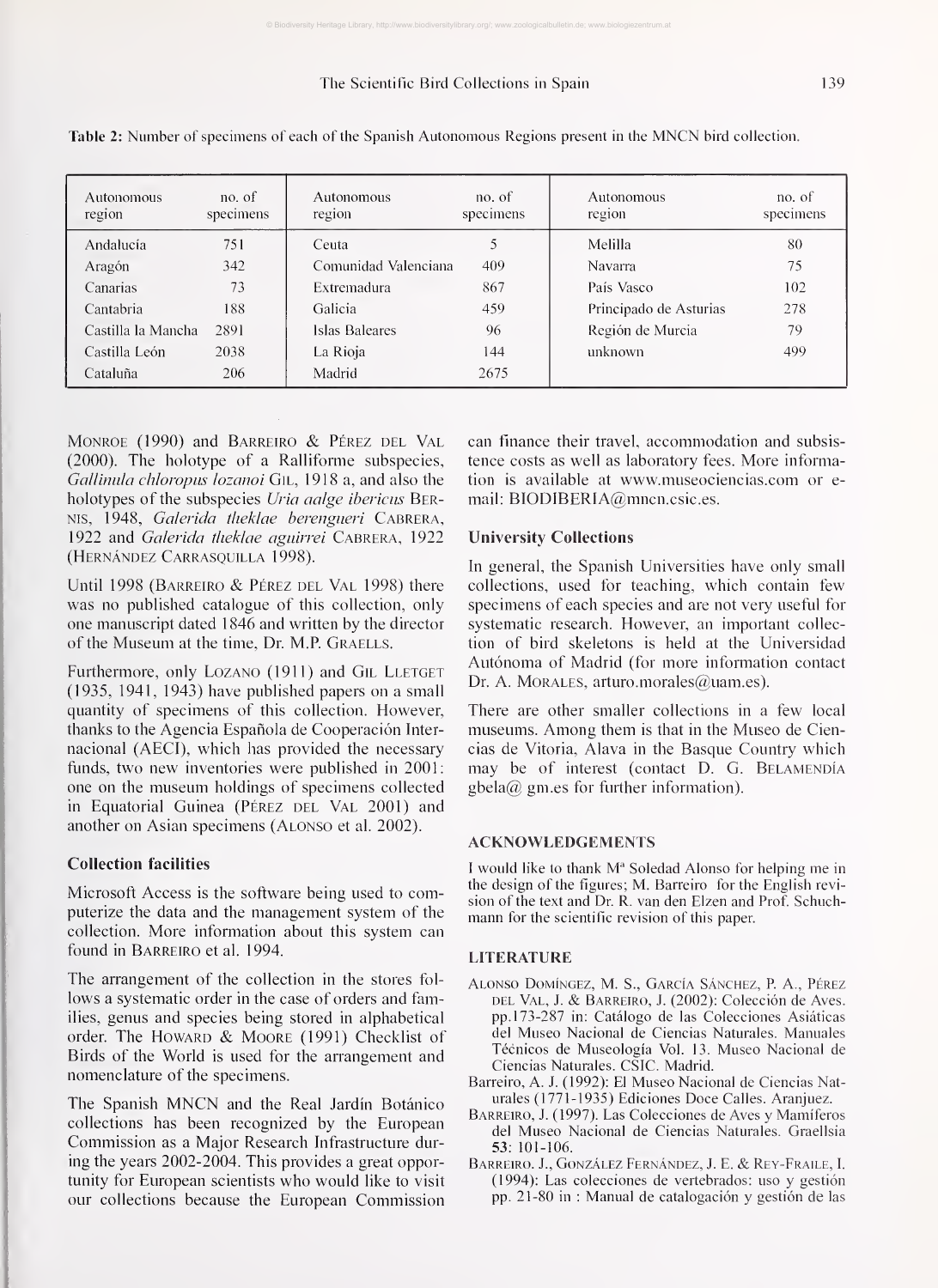© Biodiversity Heritage Library, http://www.biodiversitylibrary.org/; www.zoologicalbulletin.de; www.biologiezentrum.at

colecciones científicas de Historia Natural. (Ed. B.. Sanchiz). Manuales Técnicos de Museología. Vol. 5. Museo Nacional de Ciencias Naturales. CSIC. Madrid.

- Barreiro, J. & Pérez Del Val, J. (1998): Catálogo de las Colecciones de Aves del Museo Nacional de Ciencias Naturales de Madrid. Vol. 1. Aves No Passeriformes (Pieles de Estudio). Manuales Técnicos de Museología Vol. 7. Museo Nacional de Ciencias Naturales. CSIC. Madrid.
- Barreiro, J. & Pérez Del Val, J. (2000): Icterus xantolaemus Gil, 1918, a non valid species. Bull. Brit. Ornithol. Club, 120(1): 62-63.
- Cabot, J. (Ed., 1992): Inventario de las colecciones herpetológica y ornitológica de la Estación Biológica de Doñana (CSIC). Estación Biológica de Doñana. CSIC. Sevilla.
- GIL LLETGET, A. (1918 a): La Gallinula chloropus de Filipinas. Bol. R. Soc. Hist. Nat. 18: 75-77.
- GIL LLETGET, A. (1918 b): Dos Passeres nuevos de la colección de la Expedición al Pacífico. Bol. R. Soc. Esp. Hist. Nat. 18: 340-341
- Gil Lletget, A. (1935): Aves del Congo Belga: 1. Fam. Ploceidae. Bol. Soc. Esp. Hist. Nat. XXXV: 69-184.
- Gil Lletget, A. (1941): Sobre un Momótido nuevo del Ecuador. Bol. Soc. Esp. Hist. Nat. XXXIX: 337-338
- GIL LLETGET, A. (1943): Muscicápidos de Luluabourg (Congo Belga) existentes en el Museo de Madrid. Bol.

Soc. Esp. Hist. Nat. XLI: 179-190.

- Graells, M.P. (1846): Catálogo de las colecciones de Anatomía Comparada. Mamíferos, Aves, Reptiles y Peces del Museo Nacional de Ciencias Naturales de Madrid. Unpublished manuscript. Archivo Histórico del Museo Nacional de Ciencias Naturales.
- HERNÁNDEZ CARRASQUILLA, F. (1998): Tres holotipos "olvidados" de la colección de aves del Museo Nacional de Ciencias Naturales de Madrid. Graelisia 54: 121-123
- HOWARD, R. & A. MOORE (1991): A Complete Checklist of the Birds of the World. Academic Press. London
- Lozano, L. (1911): Contribución al estudio de las aves de Mogadon Mem. Real Soc. Esp. Hist. Nat. VIII: 63-108.
- PÉREZ DEL VAL, J. (2001): Catálogo de las Colecciones Zoológicas de Guinea Ecuatorial del Museo Nacional de Ciencias Naturales. IL Vertebrados. Manuales Técnicos de Museología Vol. 11. Museo Nacional de Ciencias Naturales. CSIC. Madrid.
- SIBLEY, C.G. & MONROE, B. L. (1990): Distribution and Taxonomy of Birds of the World. Yale Univ. Press, New Haven & London.

J. Barreiro, Museo Nacional de Ciencias Naturales. José Gutierrez Abascal, 2. 28006-Madrid. Spain, jbarreiro@mncn.csic.es